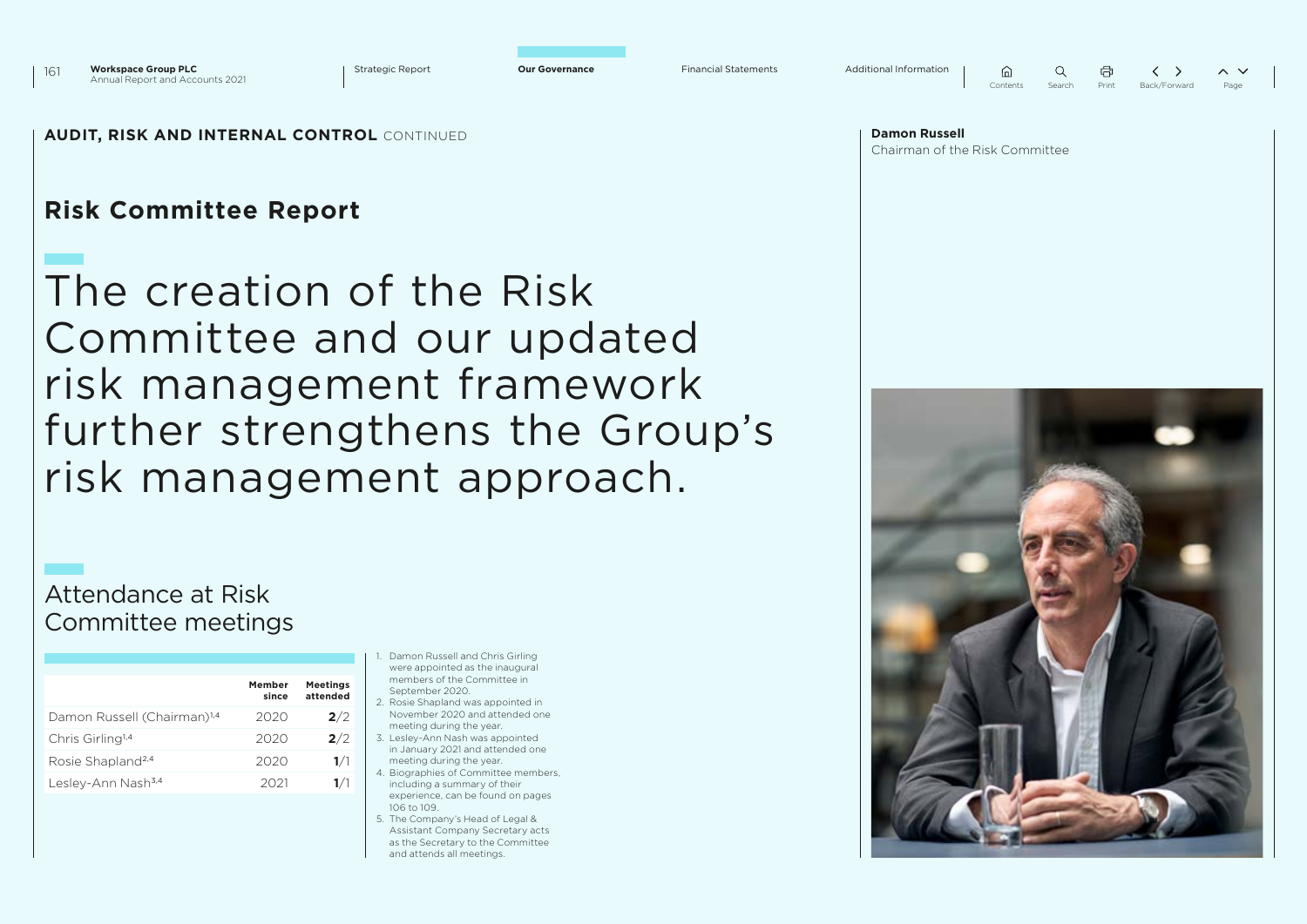2 June 2021

 $\langle \rangle$  $\Omega$  $\sim$   $\vee$ Contents Search Print Back/Forward Page

### **AUDIT, RISK AND INTERNAL CONTROL** CONTINUED

**RISK COMMITTEE REPORT** CONTINUED

**Risk Committee Chairman's Letter**

Dear Shareholder

I am pleased to present the Risk Committee report for the financial year ended 31 March 2021. This is the first report of the Risk Committee (the 'Committee') following the establishment of the Committee in September 2020. During the year, we welcomed Rosie Shapland and Lesley-Ann Nash to the Committee following their appointments to the Board in November 2020 and January 2021 respectively.

The Report of the Risk Committee details the key activities of the Committee alongside its principal responsibilities. These can be found on pages 164 to 165.

#### **Principal risks**

During the year the Committee reviewed the Group's principal risks. See pages 63 to 70 for further details on our principal risks and uncertainties.

#### **Review of our risk management framework**

The Group engaged PwC to conduct a review of the Group's risk requirements during 2020. Following this review, the Group has updated its risk management framework and the Risk Committee was established by the Board in September 2020 to oversee the risk management framework and advise the Board on risk appetite, tolerance and strategy. The Risk Committee receives reports from the Executive Committee, which in turn receives reports from a newly formed Risk Management Group (which has replaced the Group's former operational risk committee). The Risk Management Group is chaired by the CFO and consists of nine other members from across the business, and is responsible for implementing and embedding the Group's risk policies within the business.

Further details on the Group's risk management framework can be found on page 166 of this report.

#### **Review of our internal controls framework**

During its April 2021 meeting, the Committee discussed the Group's internal controls framework and the Group's newly introduced selfcertification process. As part of this process, control owners are required to annually self-certify whether the controls they are responsible for are operating effectively and, where they are not, identify the further action required. We were pleased to note that the self-certification process demonstrated that overall our key controls remain effective, and in particular that no significant weaknesses or failures had been identified.

 $\bigcap$ 

#### **Covid-19**

Since its formation, the Committee has received regular reports and updates on the risks posed to the Group by Covid-19, and the measures the Group has taken in response. In particular, the Committee has received an overview of the risk assessments conducted by the Group, the hygiene and social distancing policies and procedures implemented and communications with staff. Further details on the Group's response to Covid-19 can be found on pages 16, 45, 50, 115 and 201.

#### **Risk Committee effectiveness**

The Committee's effectiveness was subject to review as part of the externally conducted Board evaluation conducted during March 2021. I am pleased to report that no significant issues were raised, and the review confirmed that the Risk Committee operates in an efficient and effective manner.

I hope that you find this report informative and can take assurance from the work undertaken by the Committee during the year to deliver its key responsibilities.

**Damon Russell** Chairman of the Risk Committee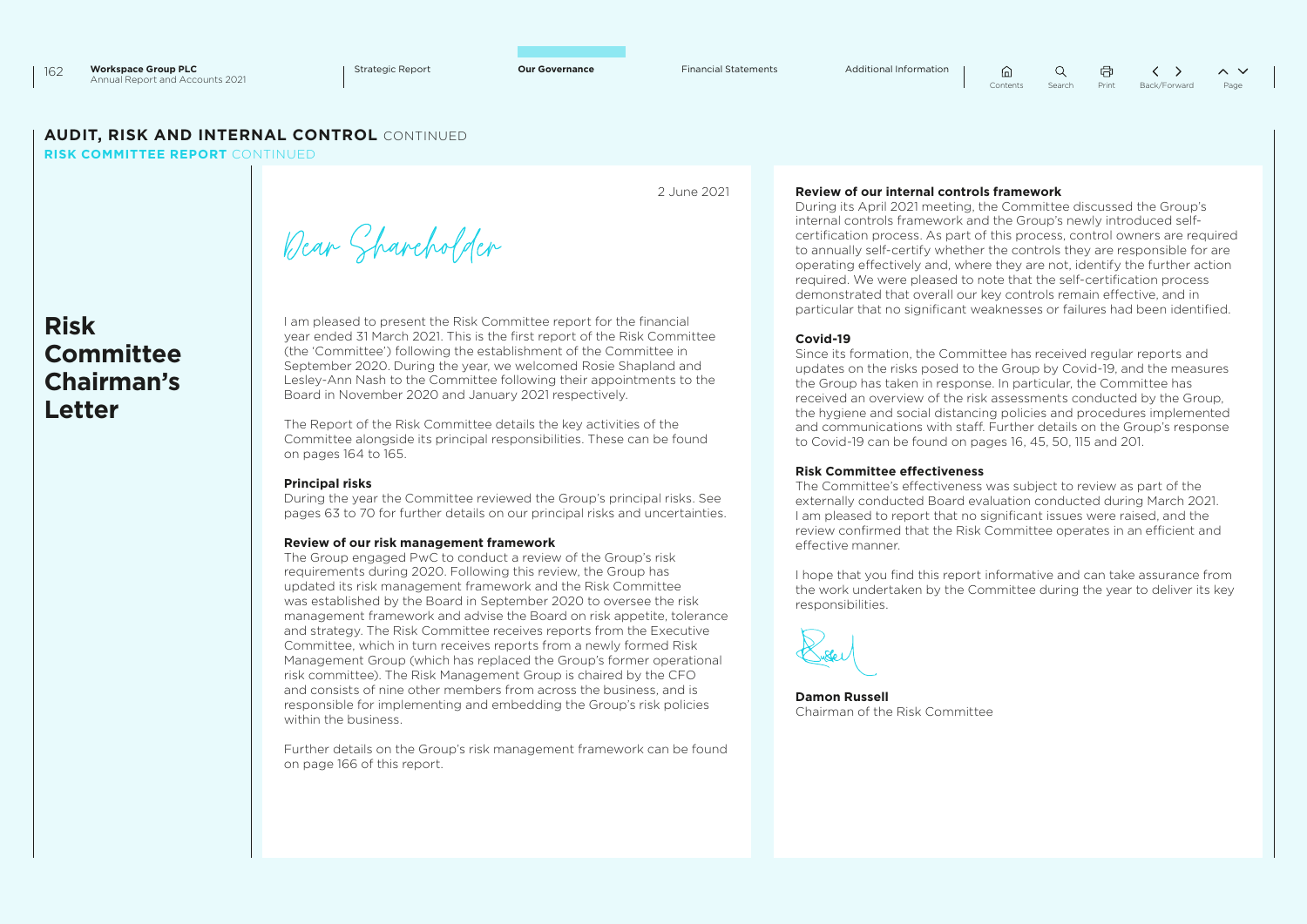$\bigcap$ Contents Search Print Back/Forward Page

**AUDIT, RISK AND INTERNAL CONTROL** CONTINUED **RISK COMMITTEE REPORT** CONTINUED

# **The role of the Risk Committee**

The Risk Committee oversees the effectiveness of risk management throughout the organisation, advises the Board on risk appetite, tolerance and strategy and provides recommendations to the Board on the Group's approach to risk management and the effectiveness of the internal control environment.

The Committee's Terms of Reference are available on [www.workspace.co.uk/investors/about-us/governance/](http://www.workspace.co.uk/investors/about-us/governance/committee-terms-of-reference) [committee-terms-of-reference](http://www.workspace.co.uk/investors/about-us/governance/committee-terms-of-reference) and they will be updated, as required, to reflect any changes in best practice.

## How the Committee operates

During the year under review, the Committee met on two occasions, in September 2020 and in January 2021. In addition, the Committee met in April 2021 to review the 31 March 2021 Annual Report and in particular the disclosures related to risk management and principal risks.

A forward plan of agenda items informs the business to be considered at each meeting and is regularly reviewed and developed. This assists and facilitates the work of the Committee, enabling it to give thorough consideration to matters of particular importance to the Group. The Committee receives information in advance of its meetings, including information from management.

The Committee may, at its discretion, invite other people to attend its meetings. Those people and advisers listed in the table below attended meetings during the year at the request of the Committee Chairman.

| Attendee          | Position                |  |
|-------------------|-------------------------|--|
| Dave Benson       | Chief Financial Officer |  |
| Vivienne Frankham | Head of Finance         |  |
| Angus Boag        | Development Director    |  |
| PwC.              | Adviser                 |  |
|                   |                         |  |

Meetings of the Committee are held in advance of the Board meetings to allow the Committee Chairman to provide a report of the key matters discussed, to the Board, and for the Board to consider any recommendations made.

The Audit Committee remains responsible for oversight of financial risks and controls. All members of the Risk Committee are also members of the Company's Audit Committee, enabling key information or recommendations to be easily shared between the Committees.

All of the above, along with ongoing challenge, debate and engagement, allows the Committee to discharge its responsibilities effectively.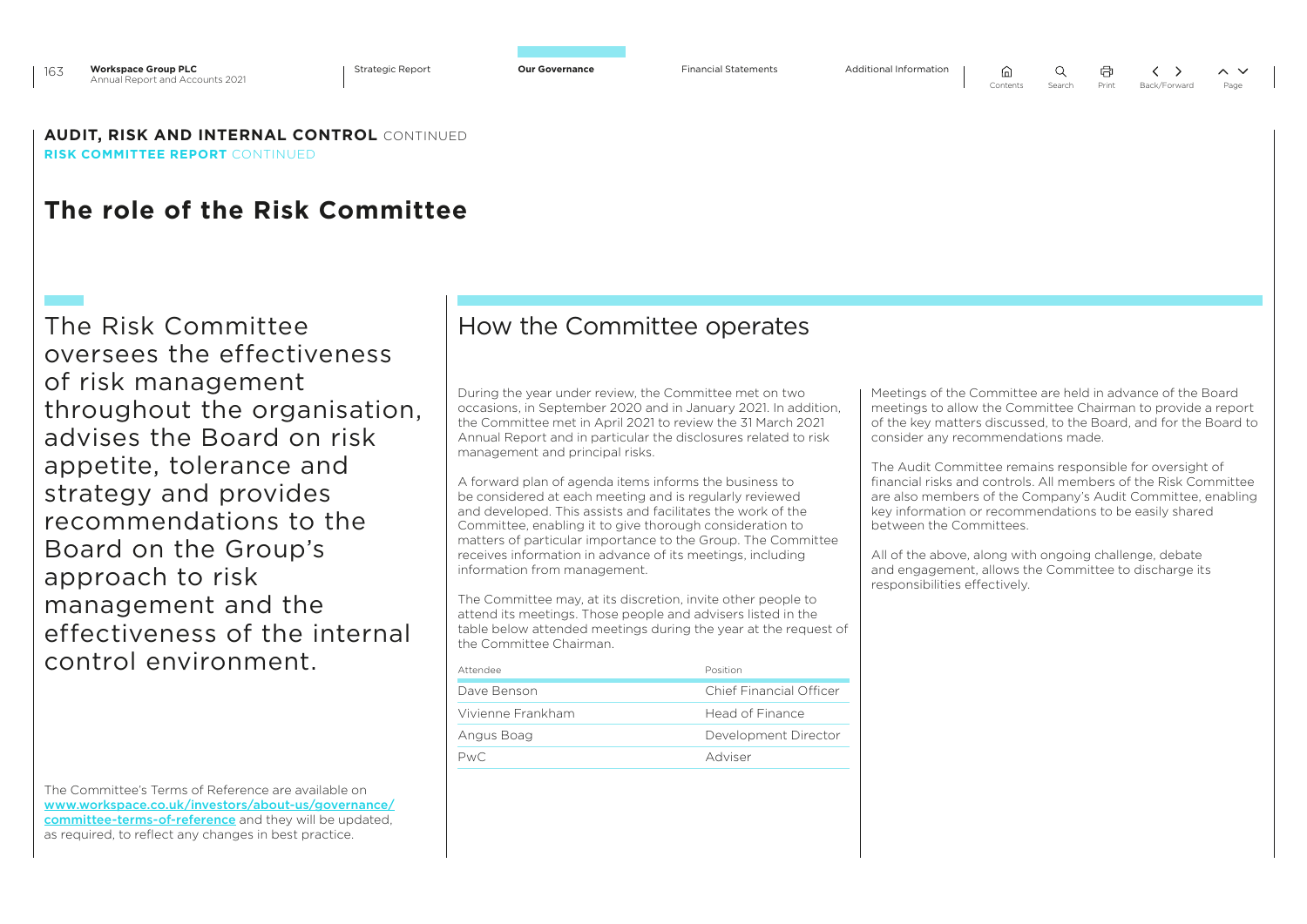### **AUDIT, RISK AND INTERNAL CONTROL** CONTINUED

**RISK COMMITTEE REPORT** CONTINUED

### **THE ROLE OF THE RISK COMMITTEE**

CONTINUED

# Risk Committee responsibilities

#### Risk appetite, tolerance and strategy

- Advise the Board on the Group's overall risk appetite, tolerance and strategy, and the principal and emerging risks the Company is willing to take in order to achieve its longterm strategic objectives. See page 165 for details of how the Committee has considered risk appetite and strategy during the year.
- Advise the Board on the likelihood and impact of principal risks materialising, and the management and mitigation of principal risks to reduce the likelihood of their incidence or their impact. See pages 63 to 70 for information on the Committee's consideration of principal risks.

#### Internal controls and risk management processes

- Review the adequacy and effectiveness of the Group's overall risk assessment processes that inform the Board's decision-making, including the design, implementation and effectiveness of those processes.
- Review the effectiveness of the Group's internal controls (with the exception of the internal financial controls which remain the responsibility of the Audit Committee) and risk management systems.
- Review whistleblowing arrangements whereby employees may, in confidence, raise concerns about possible improprieties in financial reporting or other matters, to receive assurance that there are proportionate and independent procedures in place. See page 85 for more information on our Whistleblowing Policy.
- Review the Group's procedures for preventing and/or detecting fraud.
- Review the Group's procedures for the prevention and detection of bribery and monitor the reports generated by such procedures. See page 84 for more information on our Anti-Bribery Policy.

#### Governance, best practice and development

⋒

- Keeping up to date with external developments relating to control environments.
- Keeping up to date with regulatory and legislative matters relevant to the Group.

 $\langle \rangle$ 

 $\sim$   $\vee$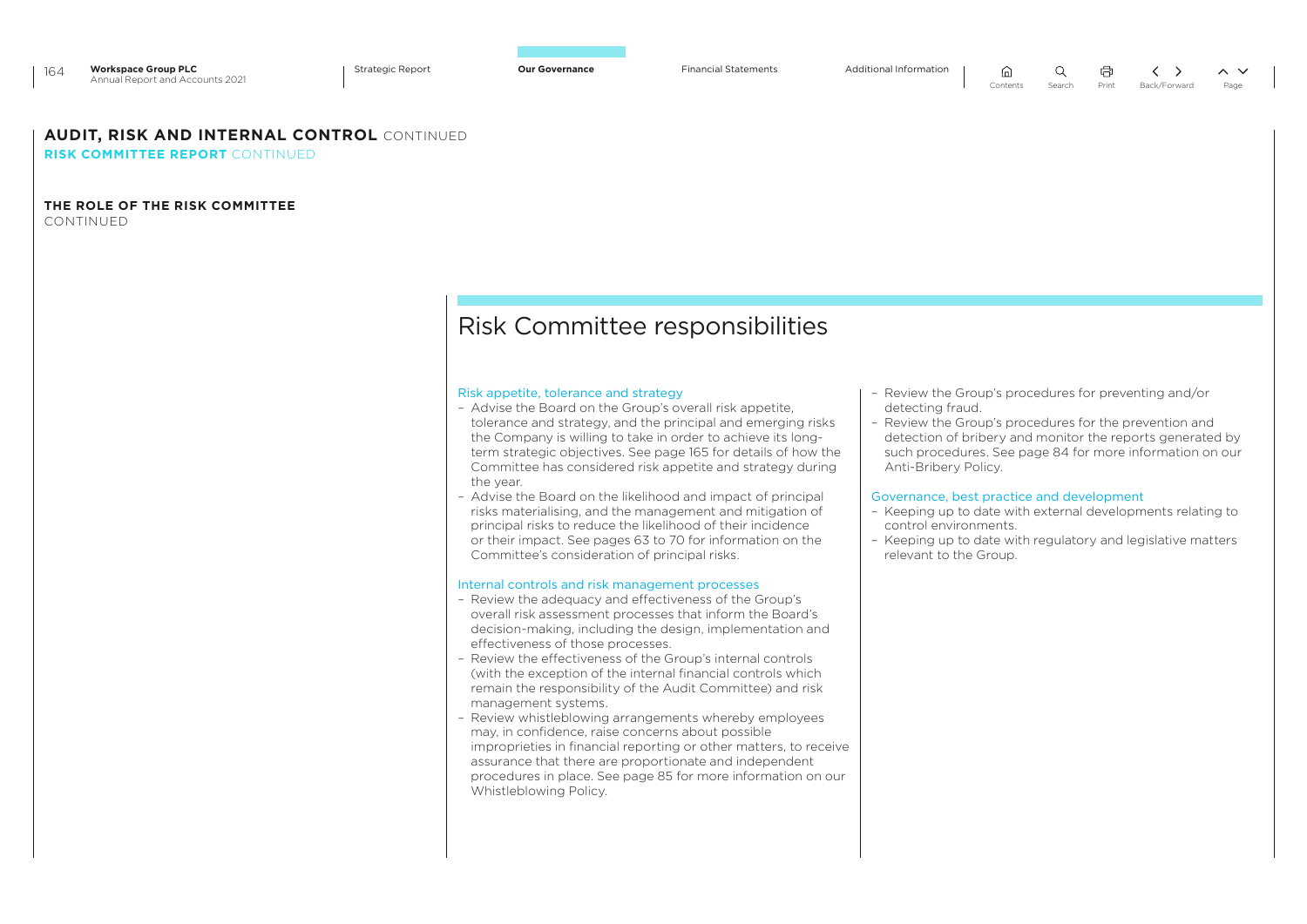| <b>Workspace Group PLC</b><br>165<br>Annual Report and Accounts 2021<br><b>AUDIT, RISK AND INTERNAL CONTROL CONTINUED</b> | <b>Strategic Report</b> | <b>Our Governance</b>                                                                                                                                                                                                                               | <b>Financial Statements</b> | Additional Information<br>Q<br>而<br>$\sim$ $\vee$<br>Contents<br>Search<br>Print<br>Back/Forward<br>Page                                                                                                                                                                                                                                                                                                                                                                                      |
|---------------------------------------------------------------------------------------------------------------------------|-------------------------|-----------------------------------------------------------------------------------------------------------------------------------------------------------------------------------------------------------------------------------------------------|-----------------------------|-----------------------------------------------------------------------------------------------------------------------------------------------------------------------------------------------------------------------------------------------------------------------------------------------------------------------------------------------------------------------------------------------------------------------------------------------------------------------------------------------|
| <b>RISK COMMITTEE REPORT CONTINUED</b>                                                                                    |                         |                                                                                                                                                                                                                                                     |                             |                                                                                                                                                                                                                                                                                                                                                                                                                                                                                               |
|                                                                                                                           |                         |                                                                                                                                                                                                                                                     |                             |                                                                                                                                                                                                                                                                                                                                                                                                                                                                                               |
| <b>Key matters</b>                                                                                                        |                         | SEPTEMBER 2020                                                                                                                                                                                                                                      |                             | JANUARY 2021                                                                                                                                                                                                                                                                                                                                                                                                                                                                                  |
| considered by                                                                                                             |                         | RISK APPETITE, TOLERANCE AND STRATEGY                                                                                                                                                                                                               |                             |                                                                                                                                                                                                                                                                                                                                                                                                                                                                                               |
| the Committee<br>during the year                                                                                          |                         | - Considered and discussed the risks to the Group of the<br>Covid-19 pandemic and the actions the Group was taking in<br>response. See pages 16, 45, 50, 115 and 201 for further details<br>of the Group's response to Covid-19.                    |                             | - Considered and discussed the risks to the Group of the<br>Covid-19 pandemic and the actions the Group was taking in<br>response. See pages 16, 45, 50, 115 and 201 for further details<br>of the Group's response to Covid-19.<br>- Reviewed and discussed the Group's principal risks and any<br>emerging risks. See pages 63 to 70 for further details on the<br>Group's principal risks.<br>- Considered key contractor and supplier risks and the actions<br>in place to mitigate them. |
|                                                                                                                           |                         | <b>INTERNAL CONTROLS AND RISK MANAGEMENT SYSTEMS</b>                                                                                                                                                                                                |                             |                                                                                                                                                                                                                                                                                                                                                                                                                                                                                               |
|                                                                                                                           |                         | - Reviewed and approved the Group's updated risk<br>management framework. See page 166 for further details.<br>- Reviewed the Group's Anti-Bribery Policy and procedures.<br>See page 84 for further details.                                       |                             | - Reviewed the Group's risk information and reporting<br>procedures.<br>- Reviewed the Group's procedures for detecting and<br>preventing fraud.                                                                                                                                                                                                                                                                                                                                              |
|                                                                                                                           |                         | <b>GOVERNANCE</b>                                                                                                                                                                                                                                   |                             |                                                                                                                                                                                                                                                                                                                                                                                                                                                                                               |
|                                                                                                                           |                         | - Noted the establishment of the Committee and its Terms of<br>Reference<br>- Agreed the proposed meeting schedule of the Committee.<br>- Agreed the forward plan of agenda items.<br>- Discussed information flow from the Committee to the Board. |                             | - Reviewed an update on the Group's governance, legal and<br>compliance risks. See page 84 to 85 for further details on the<br>Group's approach to key compliance areas.                                                                                                                                                                                                                                                                                                                      |
|                                                                                                                           |                         |                                                                                                                                                                                                                                                     |                             | The Committee also met in April 2021, where amongst other matters it discussed the link between the Group's principal risks and its viability and the Group's internal controls<br>framework and the process by which control owners self-certify that the controls they are responsible for are operating effectively.                                                                                                                                                                       |